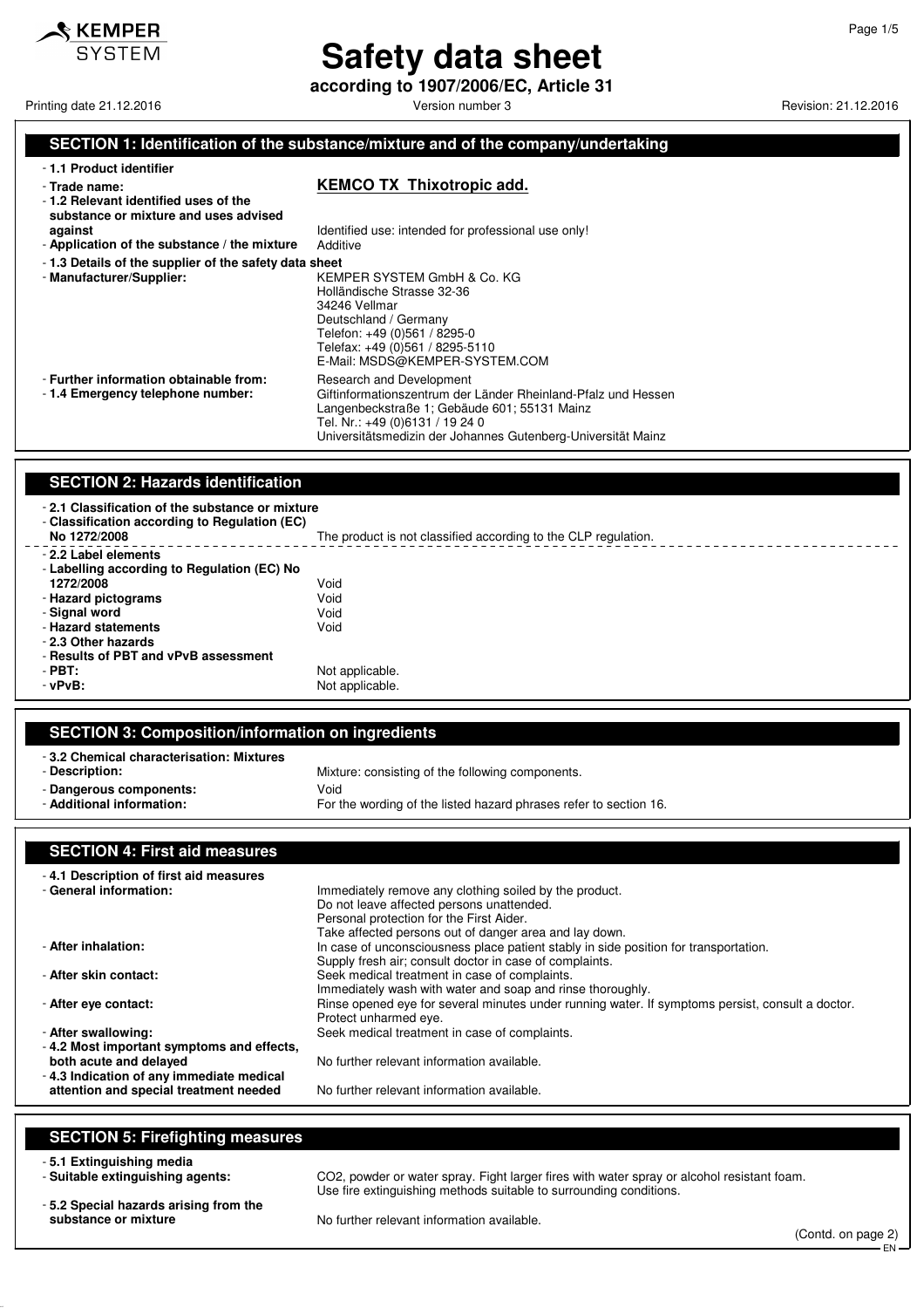

# **Safety data sheet**

Printing date 21.12.2016 **Principal and COVID-12.2016** Version number 3 Revision: 21.12.2016

**according to 1907/2006/EC, Article 31**

# **Trade name: KEMCO TX Thixotropic add.**

| -5.3 Advice for firefighters | (Contd. of page 1)                                                                                   |
|------------------------------|------------------------------------------------------------------------------------------------------|
| - Protective equipment:      | Wear self-contained respiratory protective device.                                                   |
|                              | Wear fully protective suit.                                                                          |
|                              | Do not inhale explosion gases or combustion gases.                                                   |
| - Additional information     | Dispose of fire debris and contaminated fire fighting water in accordance with official regulations. |

# **SECTION 6: Accidental release measures**

| -6.1 Personal precautions, protective<br>equipment and emergency procedures | Ensure adequate ventilation<br>Avoid contact with skin and eyes<br>Wear protective clothing.<br>Avoid formation of dust.                                        |
|-----------------------------------------------------------------------------|-----------------------------------------------------------------------------------------------------------------------------------------------------------------|
| -6.2 Environmental precautions:                                             | Inform respective authorities in case of seepage into water course or sewage system.<br>In case of seepage into the ground inform responsible authorities.      |
| -6.3 Methods and material for containment                                   |                                                                                                                                                                 |
| and cleaning up:                                                            | Absorb with liquid-binding material (sand, diatomite, acid binders, universal binders, sawdust).<br>Dispose of the material collected according to regulations. |
| -6.4 Reference to other sections                                            | See Section 7 for information on safe handling.<br>See Section 8 for information on personal protection equipment.<br>See Section 13 for disposal information.  |

| <b>SECTION 7: Handling and storage</b>                                           |                                                                                                                                                     |  |
|----------------------------------------------------------------------------------|-----------------------------------------------------------------------------------------------------------------------------------------------------|--|
| -7.1 Precautions for safe handling                                               | Store in cool, dry place in tightly closed receptacles.<br>Keep receptacles tightly sealed.<br>Ensure good ventilation/exhaustion at the workplace. |  |
| - Information about fire - and explosion                                         |                                                                                                                                                     |  |
| protection:                                                                      | The product is not flammable.                                                                                                                       |  |
| - 7.2 Conditions for safe storage, including any incompatibilities<br>- Storage: |                                                                                                                                                     |  |
| - Requirements to be met by storerooms and                                       |                                                                                                                                                     |  |
| receptacles:                                                                     | Store only in the original receptacle.                                                                                                              |  |
| - Information about storage in one common                                        |                                                                                                                                                     |  |
| storage facility:                                                                | Store away from foodstuffs.                                                                                                                         |  |
| - Further information about storage                                              |                                                                                                                                                     |  |
| conditions:                                                                      | Store in dry conditions.<br>Recommended storage temperature: 10-30 °C<br>Keep container tightly sealed.                                             |  |
| - Storage class:                                                                 | 13                                                                                                                                                  |  |
| - 7.3 Specific end use(s)                                                        | No further relevant information available.                                                                                                          |  |

## **SECTION 8: Exposure controls/personal protection**

| - Additional information about design of<br>technical facilities:                                    | No further data; see item 7.                                                                                                                                                                                                                               |  |
|------------------------------------------------------------------------------------------------------|------------------------------------------------------------------------------------------------------------------------------------------------------------------------------------------------------------------------------------------------------------|--|
| -8.1 Control parameters<br>- Ingredients with limit values that require monitoring at the workplace: |                                                                                                                                                                                                                                                            |  |
| - Additional information:                                                                            | The lists valid during the making were used as basis.                                                                                                                                                                                                      |  |
| - 8.2 Exposure controls<br>- Personal protective equipment:                                          |                                                                                                                                                                                                                                                            |  |
| - General protective and hygienic measures:                                                          | Keep away from foodstuffs, beverages and feed.<br>Immediately remove all soiled and contaminated clothing<br>Wash hands before breaks and at the end of work.<br>Avoid contact with the eyes and skin.                                                     |  |
| - Respiratory protection:                                                                            | In case of brief exposure or low pollution use respiratory filter device. In case of intensive or longer<br>exposure use self-contained respiratory protective device.<br>Short term filter device:<br>Filter P1                                           |  |
| - Protection of hands:                                                                               | Protective gloves                                                                                                                                                                                                                                          |  |
|                                                                                                      | Only use chemical-protective gloves with CE-labelling of category III.<br>The glove material has to be impermeable and resistant to the product the substance the<br>preparation.<br>Check protective gloves prior to each use for their proper condition. |  |
| - Material of gloves                                                                                 | The selection of the suitable gloves does not only depend on the material, but also on further marks of<br>quality and varies from manufacturer to manufacturer.                                                                                           |  |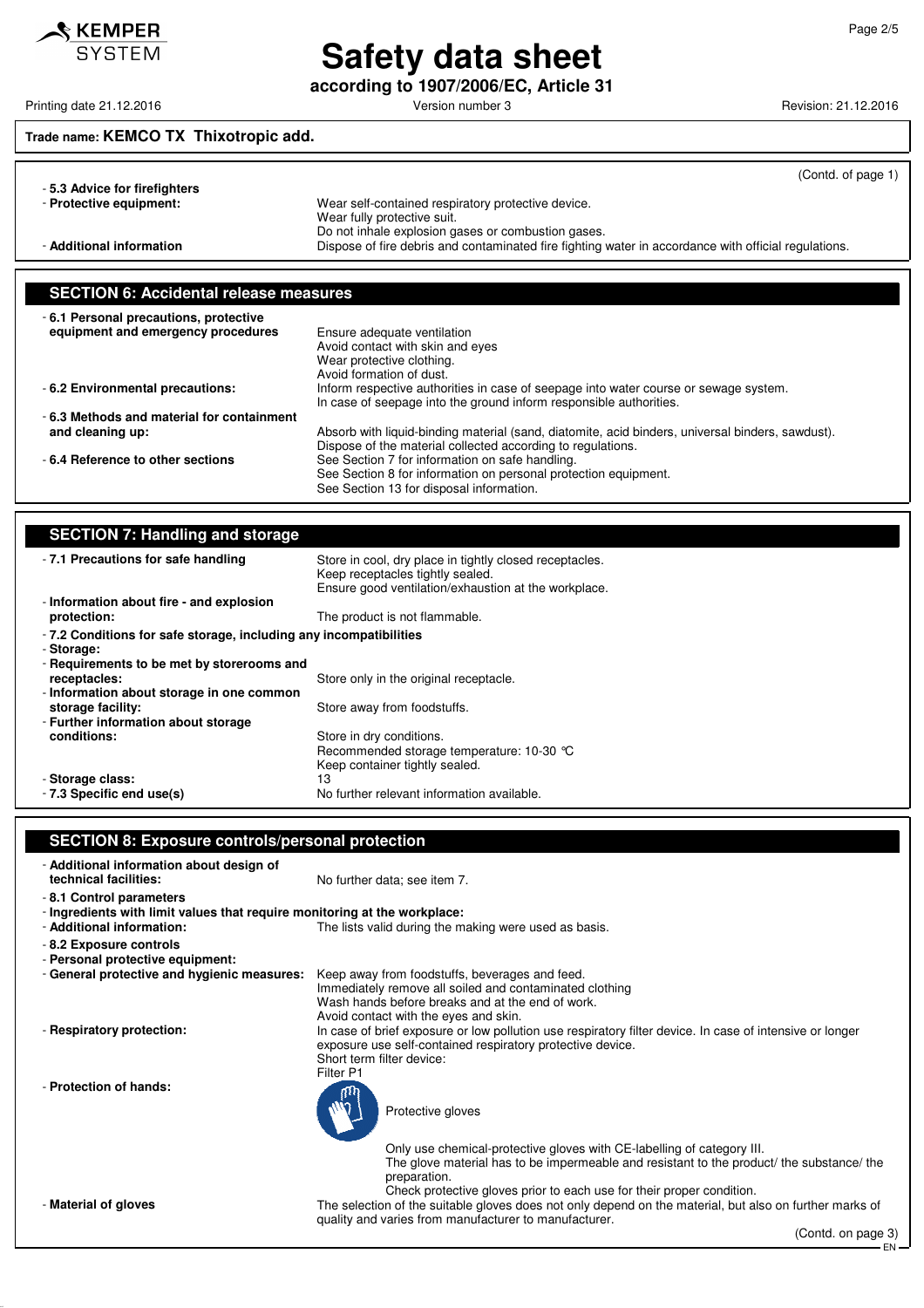**Safety data sheet according to 1907/2006/EC, Article 31**

Printing date 21.12.2016 **Printing date 21.12.2016** Version number 3 Revision: 21.12.2016

#### **Trade name: KEMCO TX Thixotropic add.**

 $\mathcal S$  KEMPER **SYSTEM** 

| - Penetration time of glove material                                                                | (Contd. of page 2)<br>The determined penetration times according to EN 374 part III are not performed under practical<br>conditions. Therefore a maximum wearing time, which corresponds to 50% of the penetration time, is<br>recommended. |
|-----------------------------------------------------------------------------------------------------|---------------------------------------------------------------------------------------------------------------------------------------------------------------------------------------------------------------------------------------------|
| - Eye protection:                                                                                   | Tightly sealed goggles                                                                                                                                                                                                                      |
| - Body protection:                                                                                  | Protective work clothing                                                                                                                                                                                                                    |
|                                                                                                     |                                                                                                                                                                                                                                             |
| <b>SECTION 9: Physical and chemical properties</b>                                                  |                                                                                                                                                                                                                                             |
| - 9.1 Information on basic physical and chemical properties                                         |                                                                                                                                                                                                                                             |
| - General Information<br>- Appearance:                                                              |                                                                                                                                                                                                                                             |
| Form:                                                                                               | Solid                                                                                                                                                                                                                                       |
| Colour:                                                                                             | According to product specification                                                                                                                                                                                                          |
| - Odour:                                                                                            | Characteristic                                                                                                                                                                                                                              |
| - Odour threshold:                                                                                  | Not determined.                                                                                                                                                                                                                             |
| - pH-value:                                                                                         | Not applicable.                                                                                                                                                                                                                             |
| - Change in condition<br><b>Melting point/Melting range:</b><br><b>Boiling point/Boiling range:</b> | 1700 °C<br>2230 °C                                                                                                                                                                                                                          |
| - Flash point:                                                                                      | Not applicable.                                                                                                                                                                                                                             |
| - Flammability (solid, gaseous):                                                                    | Not determined.                                                                                                                                                                                                                             |
| - Ignition temperature:                                                                             |                                                                                                                                                                                                                                             |
| <b>Decomposition temperature:</b>                                                                   | Not determined.                                                                                                                                                                                                                             |
| - Self-igniting:                                                                                    | Product is not selfigniting.                                                                                                                                                                                                                |
| - Danger of explosion:                                                                              | Product does not present an explosion hazard.                                                                                                                                                                                               |
| - Explosion limits:                                                                                 |                                                                                                                                                                                                                                             |
| Lower:                                                                                              | Not determined.                                                                                                                                                                                                                             |
| Upper:                                                                                              | Not determined.                                                                                                                                                                                                                             |
| - Density at 20 °C:                                                                                 | 2.2 $g/cm3$                                                                                                                                                                                                                                 |
| - Bulk density at 20 °C:                                                                            | 30-150 kg/m <sup>3</sup>                                                                                                                                                                                                                    |
| - Relative density                                                                                  | Not determined.                                                                                                                                                                                                                             |
| - Vapour density<br>- Evaporation rate                                                              | Not applicable.<br>Not applicable.                                                                                                                                                                                                          |
|                                                                                                     |                                                                                                                                                                                                                                             |
| - Solubility in / Miscibility with<br>water:                                                        | Not miscible or difficult to mix.                                                                                                                                                                                                           |
|                                                                                                     |                                                                                                                                                                                                                                             |

- **Partition coefficient (n-octanol/water):** Not determined. - **Viscosity:** Not applicable. **Kinematic:** Not applicable.<br>**9.2 Other information** No further relevents and the Note of Note of Note 1998. No further relevant information available.

| <b>SECTION 10: Stability and reactivity</b>                                                 |                                                                                             |  |
|---------------------------------------------------------------------------------------------|---------------------------------------------------------------------------------------------|--|
| -10.1 Reactivity<br>- 10.2 Chemical stability<br>- Thermal decomposition / conditions to be | No further relevant information available.                                                  |  |
| avoided:                                                                                    | No decomposition if used according to specifications.<br>Stable at environment temperature. |  |
| - 10.3 Possibility of hazardous reactions                                                   | No dangerous reactions known.                                                               |  |
| - 10.4 Conditions to avoid                                                                  | No further relevant information available.                                                  |  |
| -10.5 Incompatible materials:                                                               | No further relevant information available.                                                  |  |
| -10.6 Hazardous decomposition products:                                                     | No dangerous decomposition products known.                                                  |  |

### **SECTION 11: Toxicological information**

- **11.1 Information on toxicological effects**

Based on available data, the classification criteria are not met.

(Contd. on page 4) EN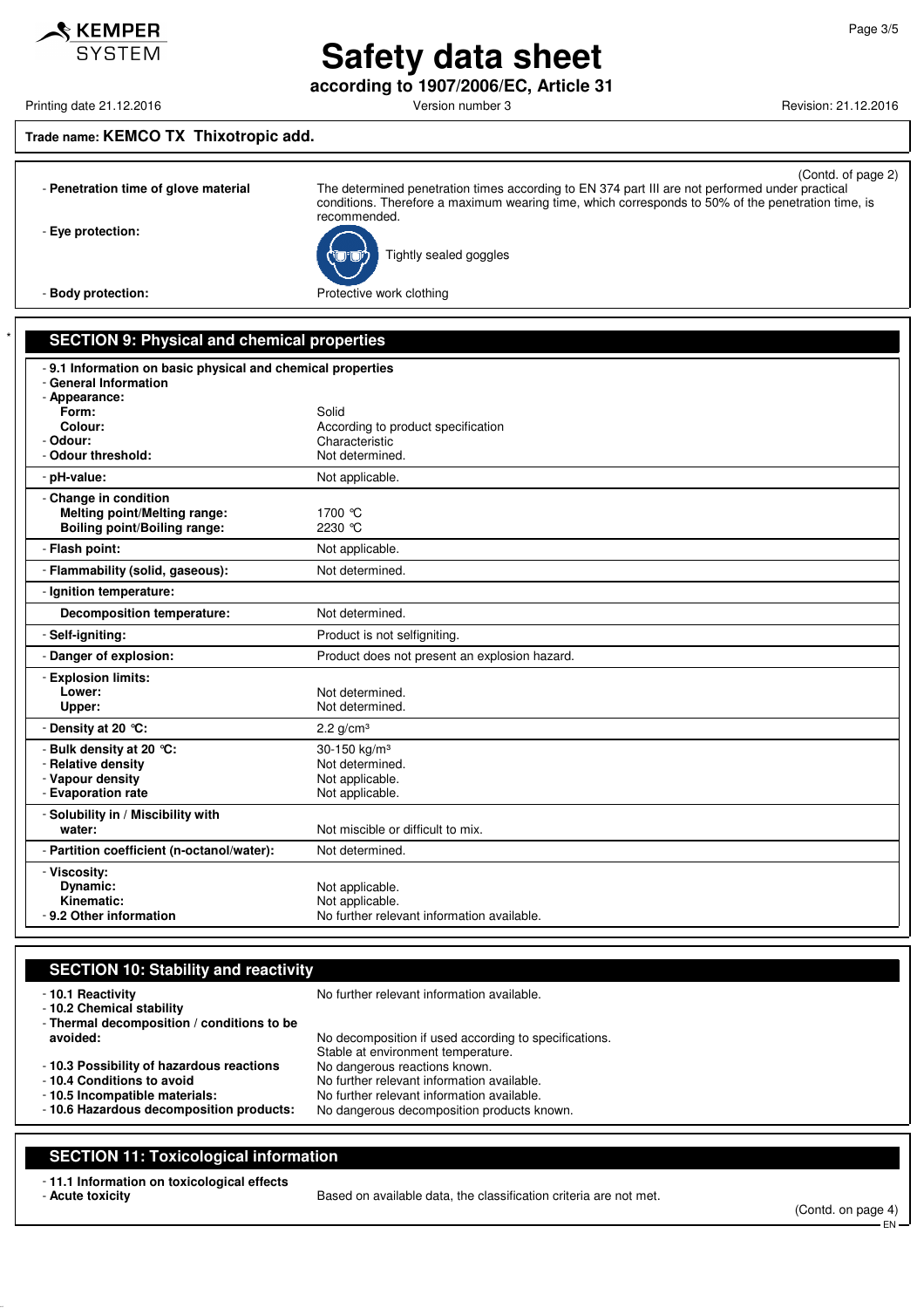

# **Safety data sheet**

**according to 1907/2006/EC, Article 31**

Printing date 21.12.2016 **Printing date 21.12.2016** Version number 3 Revision: 21.12.2016

#### **Trade name: KEMCO TX Thixotropic add.**

|                     |                                               |                                                                           | (Contd. of page 3) |
|---------------------|-----------------------------------------------|---------------------------------------------------------------------------|--------------------|
|                     | - LD/LC50 values relevant for classification: |                                                                           |                    |
| Oral                | $ LD50 $ > 5000 mg/kg (rat)                   |                                                                           |                    |
|                     | Dermal LD50   > 2000 mg/kg (rabbit)           |                                                                           |                    |
|                     | - Primary irritant effect:                    |                                                                           |                    |
|                     | - Skin corrosion/irritation                   | Based on available data, the classification criteria are not met.         |                    |
|                     | - Serious eve damage/irritation               | Based on available data, the classification criteria are not met.         |                    |
|                     | - Respiratory or skin sensitisation           | Based on available data, the classification criteria are not met.         |                    |
|                     |                                               | - CMR effects (carcinogenity, mutagenicity and toxicity for reproduction) |                    |
|                     | - Germ cell mutagenicity                      | Based on available data, the classification criteria are not met.         |                    |
| - Carcinogenicity   |                                               | Based on available data, the classification criteria are not met.         |                    |
|                     | - Reproductive toxicity                       | Based on available data, the classification criteria are not met.         |                    |
|                     | - STOT-single exposure                        | Based on available data, the classification criteria are not met.         |                    |
|                     | - STOT-repeated exposure                      | Based on available data, the classification criteria are not met.         |                    |
| - Aspiration hazard |                                               | Based on available data, the classification criteria are not met.         |                    |
|                     |                                               |                                                                           |                    |

### **SECTION 12: Ecological information**

| - 12.1 Toxicity                          |                                            |
|------------------------------------------|--------------------------------------------|
| - Aquatic toxicity:                      | No further relevant information available. |
| - 12.2 Persistence and degradability     | No further relevant information available. |
| - 12.3 Bioaccumulative potential         | No further relevant information available. |
| - 12.4 Mobility in soil                  | No further relevant information available. |
| - Additional ecological information:     |                                            |
| - General notes:                         | Generally not hazardous for water          |
| -12.5 Results of PBT and vPvB assessment |                                            |
| $-$ PBT:                                 | Not applicable.                            |
| - vPvB:                                  | Not applicable.                            |
| - 12.6 Other adverse effects             | No further relevant information available. |

## **SECTION 13: Disposal considerations**

- **13.1 Waste treatment methods**

Smaller quantities can be disposed of with household waste.

- **Uncleaned packaging:**

Disposal must be made according to official regulations.

| <b>SECTION 14: Transport information</b>                                                       |                 |
|------------------------------------------------------------------------------------------------|-----------------|
| - 14.1 UN-Number<br>- ADR, ADN, IMDG, IATA                                                     | Void            |
| - 14.2 UN proper shipping name<br>- ADR, ADN, IMDG, IATA                                       | Void            |
| - 14.3 Transport hazard class(es)<br>- ADR, ADN, IMDG, IATA<br>- Class                         | Void            |
| -14.4 Packing group<br>- ADR, IMDG, IATA                                                       | Void            |
| -14.5 Environmental hazards:                                                                   | Not applicable. |
| -14.6 Special precautions for user                                                             | Not applicable. |
| -14.7 Transport in bulk according to Annex II of Marpol and the IBC<br>Code<br>Not applicable. |                 |
| - UN "Model Regulation":                                                                       | Void            |

#### **SECTION 15: Regulatory information**

- **15.1 Safety, health and environmental regulations/legislation specific for the substance or mixture**

- **Directive 2012/18/EU**

- **Named dangerous substances - ANNEX I** None of the ingredients is listed.<br>- 15.2 Chemical safety assessment: <br>- A Chemical Safety Assessment A Chemical Safety Assessment has not been carried out.

EN